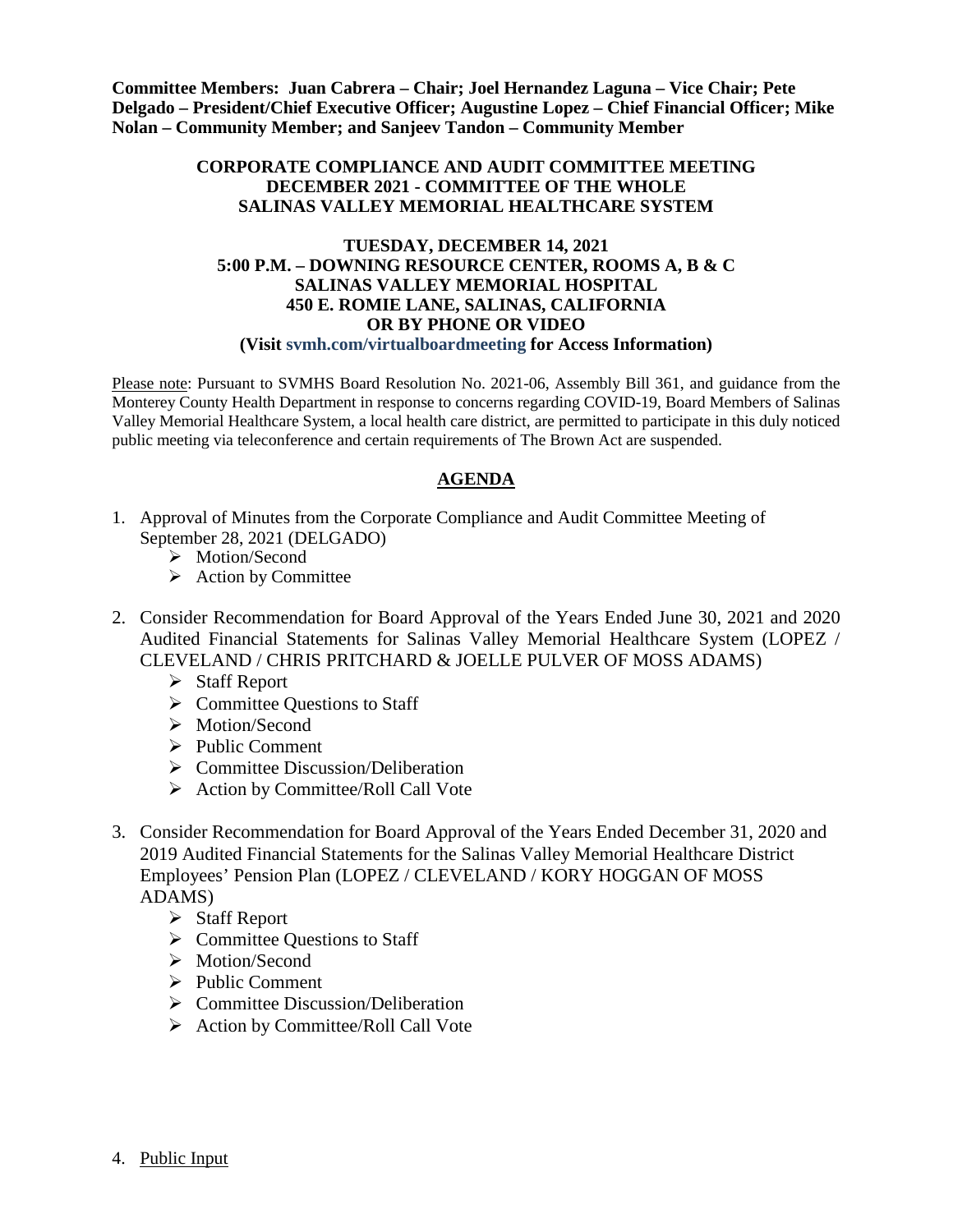This opportunity is provided for members of the public to make a brief statement, not to exceed three (3) minutes, on issues or concerns within the jurisdiction of this District Board which are not otherwise covered under an item on this agenda.

5. Closed Session

(See Attached Closed Session Sheet information)

- 6. Reconvene Open Session/Report on Closed Session
- 7. Adjournment The Corporate Compliance and Audit Committee meets quarterly. The date and time of the next meeting to be determined.

Notes: This Committee meeting may be attended by Board Members who do not sit on this Committee. In the event that a quorum of the entire Board is present, this Committee shall act as a Committee of the Whole. In either case, any item acted upon by the Committee or the Committee of the Whole will require consideration and action by the full Board of Directors as a prerequisite to its legal enactment.

Requests for a disability related modification or accommodation, including auxiliary aids or services, in order to attend or participate in a meeting should be made to the Executive Assistant during regular business hours at 831-755-0741. Notification received 48 hours before the meeting will enable the District to make reasonable accommodations.

The Committee packet is available at the Committee Meeting, at [www.svmh.com,](http://www.svmh.com/) and in the Human Resources Department of the District. All items appearing on the agenda are subject to action by the Committee. Staff and Committee recommendations are subject to change by the Board.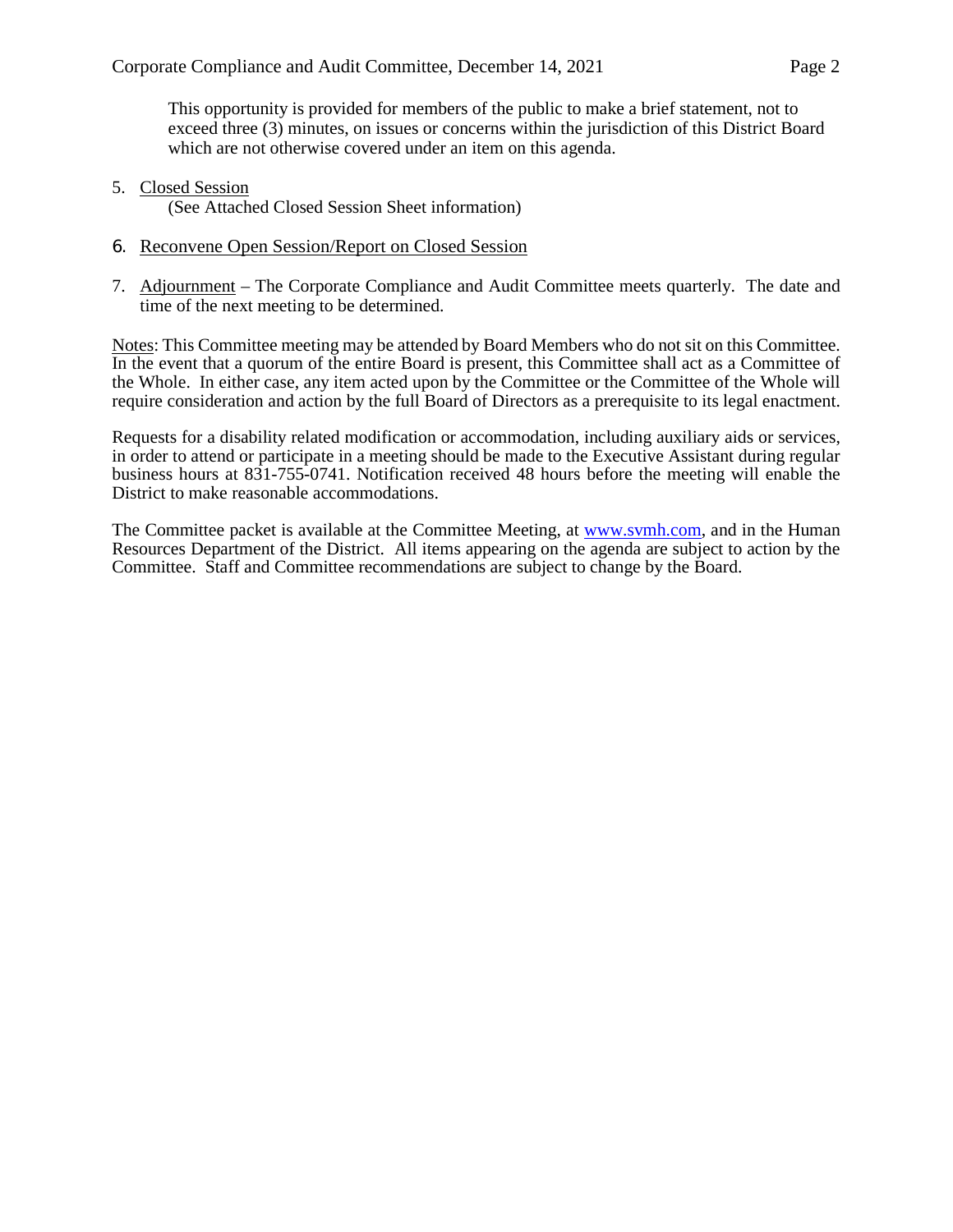# **SALINAS VALLEY MEMORIAL HEALTHCARE SYSTEM CORPORATE COMPLIANCE AND AUDIT COMMITTEE MEETING OF THE BOARD OF DIRECTORS – COMMITTEE OF THE WHOLE**

# **AGENDA FOR CLOSED SESSION**

Pursuant to California Government Code Section 54954.2 and 54954.5, the board agenda may describe closed session agenda items as provided below. No legislative body or elected official shall be in violation of Section 54954.2 or 54956 if the closed session items are described in substantial compliance with Section 54954.5 of the Government Code.

# **CLOSED SESSION AGENDA ITEMS**

#### **[ ] LICENSE/PERMIT DETERMINATION** (Government Code §54956.7)

**Applicant(s)**: (Specify number of applicants)

#### **[ ] CONFERENCE WITH REAL PROPERTY NEGOTIATORS** (Government Code §54956.8)

**Property:** (Specify street address, or if no street address, the parcel number or other unique reference, of the real property under negotiation):

Agency negotiator: (Specify names of negotiators attending the closed session):

**Negotiating parties:** (Specify name of party (not agent): **Under negotiation:** (Specify whether instruction to negotiator will concern price, terms of payment, or both): example and the contract of the contract of the contract of the contract of the contract of the contract of the contract of the contract of the contract of the contract of the contract of the contract of

#### **[ ] CONFERENCE WITH LEGAL COUNSEL-EXISTING LITIGATION** (Government Code §54956.9(d)(1))

**Name of case:** (Specify by reference to claimant's name, names of parties, case or claim numbers): , or

**Case name unspecified:** (Specify whether disclosure would jeopardize service of process or existing settlement negotiations):

# **[ ] CONFERENCE WITH LEGAL COUNSEL-ANTICIPATED LITIGATION** (Government Code §54956.9)

Significant exposure to litigation pursuant to Section 54956.9(d)(2) or (3) (Number of potential cases):

Additional information required pursuant to Section 54956.9(e):

Initiation of litigation pursuant to Section 54956.9(d)(4) (Number of potential cases):

# **[ ] LIABILITY CLAIMS**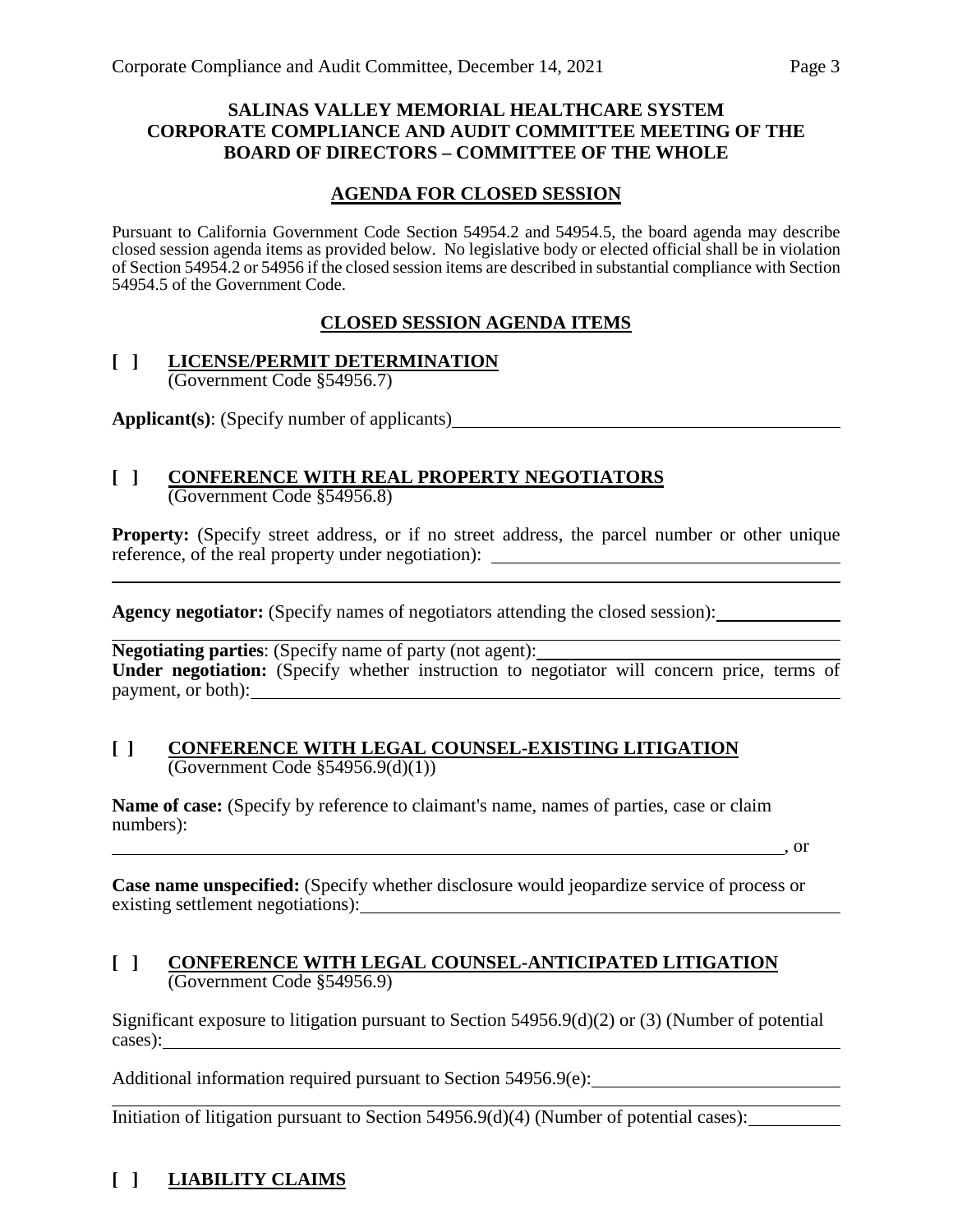(Government Code §54956.95)

**Claimant:** (Specify name unless unspecified pursuant to Section 54961):

**Agency claimed against**: (Specify name):

#### **[ ] THREAT TO PUBLIC SERVICES OR FACILITIES** (Government Code §54957)

**Consultation with**: (Specify name of law enforcement agency and title of officer):

#### **[ ] PUBLIC EMPLOYEE APPOINTMENT** (Government Code §54957)

**Title**: (Specify description of position to be filled):

# **[ ] PUBLIC EMPLOYMENT**

(Government Code §54957)

**Title:** (Specify description of position to be filled):

#### **[ ] PUBLIC EMPLOYEE PERFORMANCE EVALUATION** (Government Code §54957)

**Title:** (Specify position title of employee being reviewed):

# **[ ] PUBLIC EMPLOYEE DISCIPLINE/DISMISSAL/RELEASE** (Government Code §54957)

(No additional information is required in connection with a closed session to consider discipline, dismissal, or release of a public employee. Discipline includes potential reduction of compensation.)

# **[ ] CONFERENCE WITH LABOR NEGOTIATOR**

(Government Code §54957.6)

**Agency designated representative:** (Specify name of designated representatives attending the closed session):

**Employee organization**: (Specify name of organization representing employee or employees in question):  $\qquad \qquad$ , or

**Unrepresented employee**: (Specify position title of unrepresented employee who is the subject of the negotiations):